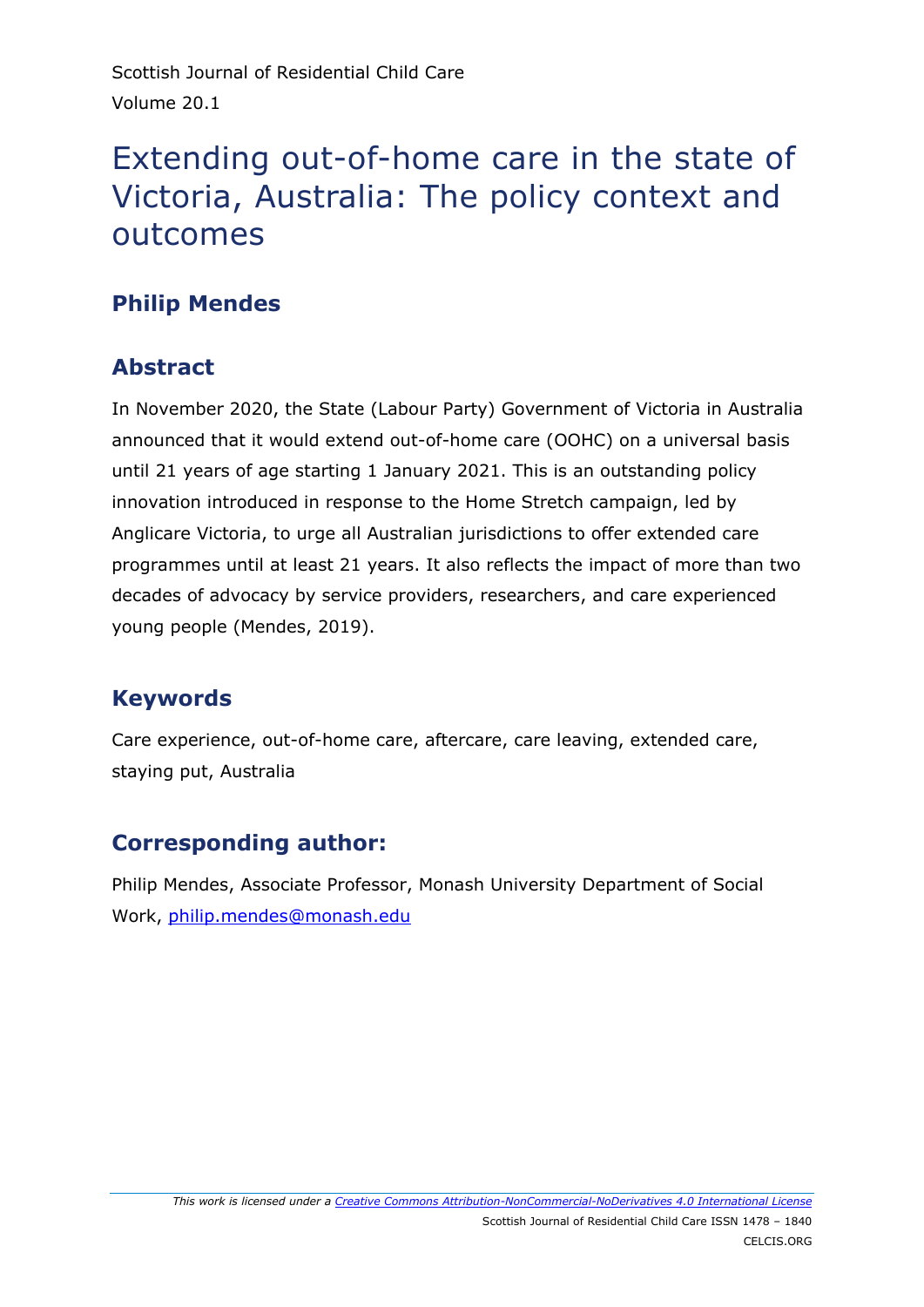## **Background**

Australia has a federal out-of-home care (OOHC) system by which transition from care policy and practice differs according to the specific legislation and programmes in the eight states and territories. In June 2019, there were nearly 45,000 children in OOHC nationally of whom the majority (92 per cent in total) were either in relative/kinship care or foster care. Only about six per cent lived in residential care homes supervised by rostered staff. Aboriginal and Torres Strait Islander (hereafter, Indigenous) children were vastly over-represented in OOHC, comprising 17, 979 — that is 40 per cent of the total population or eleven times the rate for non-Indigenous children (AIHW, 2020).

As noted in Table 1, approximately 3,350 young people nationally aged fifteen to seventeen years transition from care each year including 871 in Victoria (AIHW, 2020). About 1140 or 34 per cent are Indigenous (Mendes, Standfield, Saunders, McCurdy, Walsh, Turnbull & Armstrong, 2020). The national Federal Government recommends, but does not enforce, minimum benchmarks such as the expectation for all youth to have a leaving care plan commencing at fifteen years of age. The Federal Government is currently funding a three-year Independent Adulthood Trial in the state of Western Australia which is intended to advance the social and economic well-being of 80 care leavers aged sixteen to nineteen years (ACIL Allen Consulting, 2020).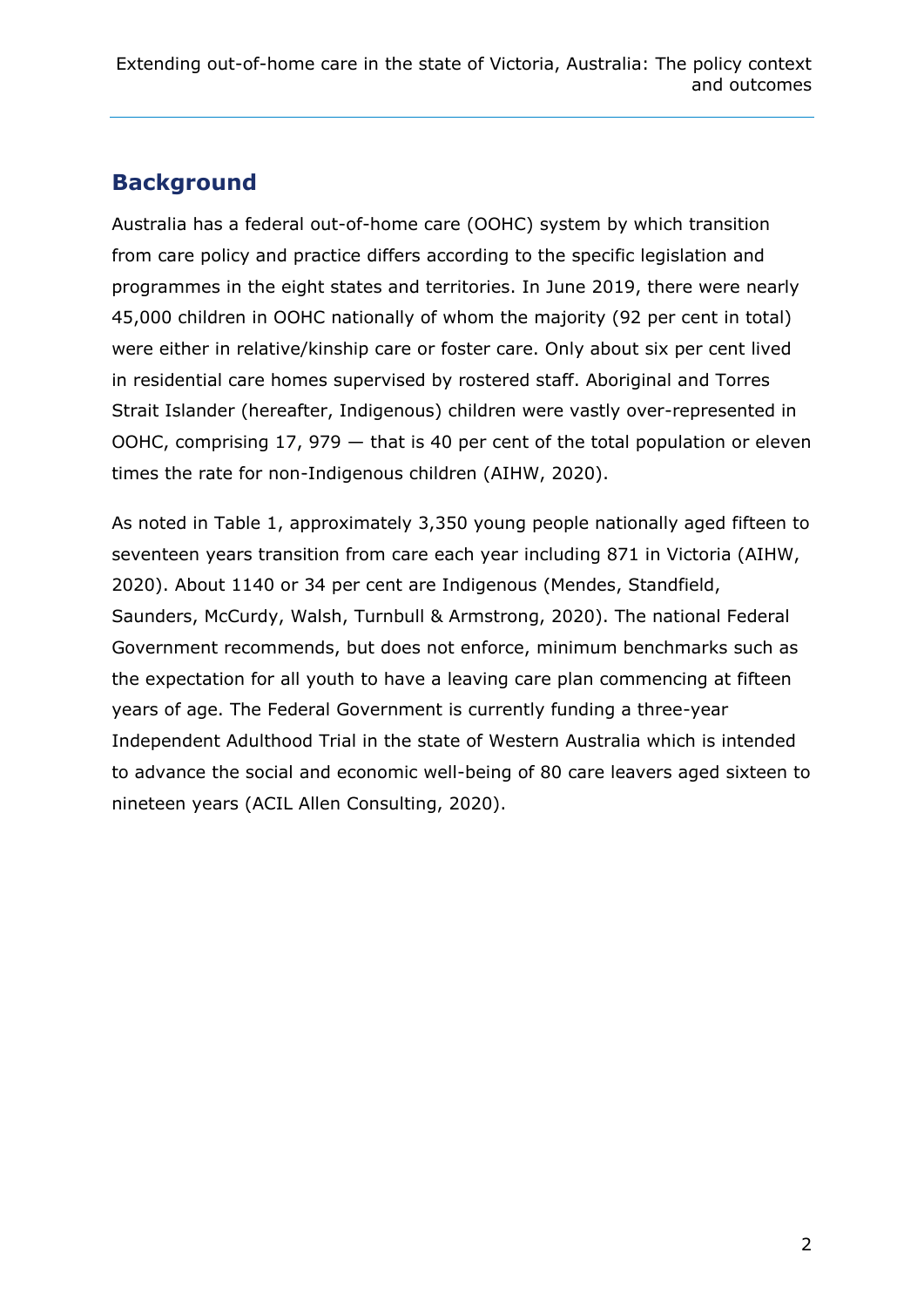| Table 1: State and Territory transition from care numbers and legislative and policy |  |
|--------------------------------------------------------------------------------------|--|
| supports                                                                             |  |

| <b>State or Territory</b>             | <b>Numbers leaving</b><br>care aged 15-17<br>years, 2018-19 | <b>Legislation and Policy</b>                                                                                           |
|---------------------------------------|-------------------------------------------------------------|-------------------------------------------------------------------------------------------------------------------------|
| Australian Capital<br>Territory (ACT) | 42                                                          | Access to brokerage funding and<br>casework to 25, extended payments<br>to kinship and foster carers to 21              |
| <b>New South Wales</b>                | 1173                                                        | Aftercare support and brokerage to<br>the age of 25.                                                                    |
| Northern Territory                    | 80                                                          | Aftercare support and brokerage to<br>the age of 25.                                                                    |
| Queensland                            | 630                                                         | Aftercare support and brokerage to<br>the age of 25.                                                                    |
| South Australia                       | 216                                                         | Aftercare support and brokerage to 25<br>years, optional extended payments to<br>kinship and foster carers to 21 years. |
| Tasmania                              | 56                                                          | Aftercare support and brokerage to 24<br>years.                                                                         |
| Victoria                              | 871                                                         | Aftercare support and brokerage to 21<br>years. From January 2021, leaving<br>care age has extended to 21 years.        |
| Western Australia                     | 280                                                         | Aftercare support and brokerage to 25<br>years.                                                                         |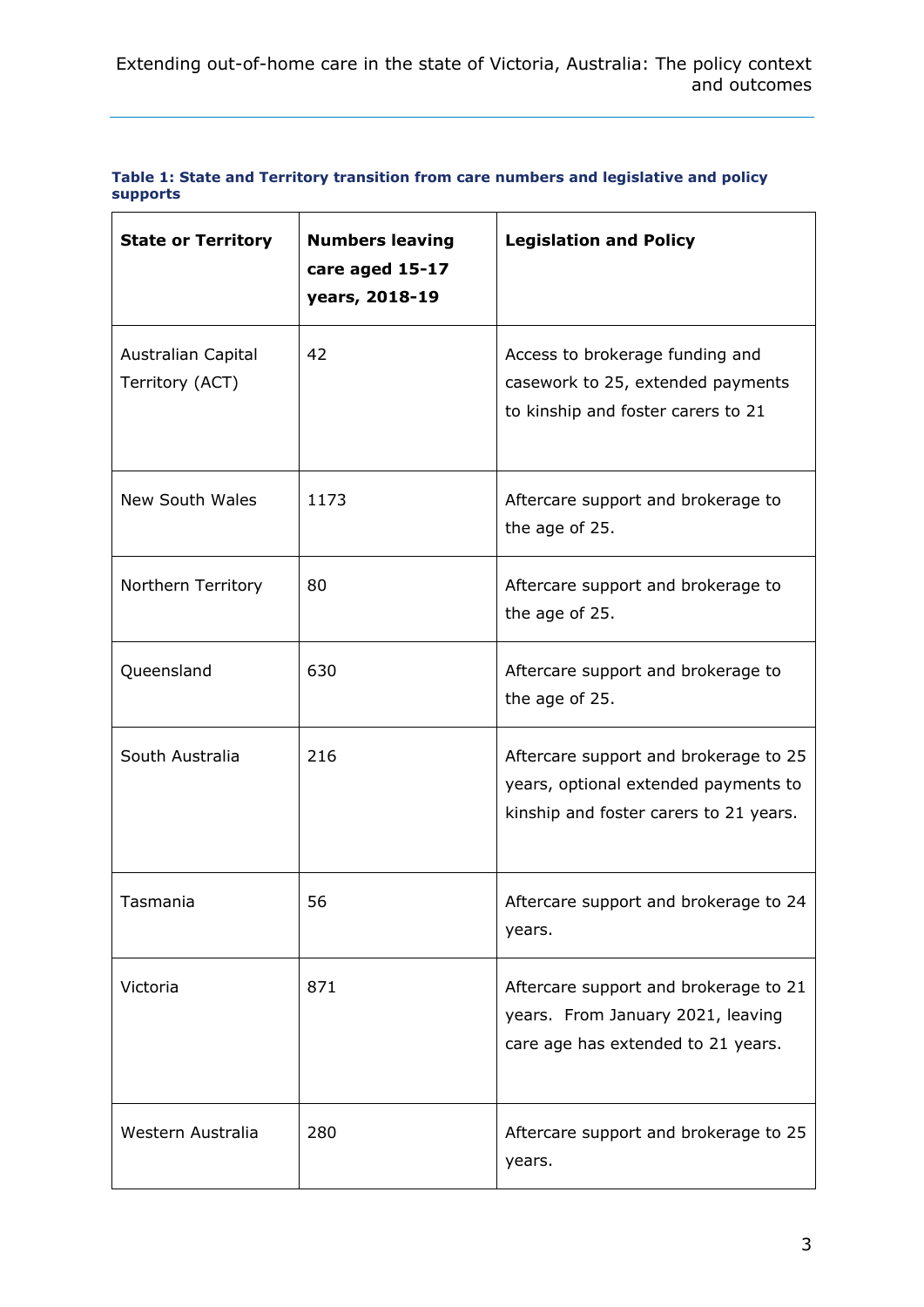The targeted age and level of support available to care leavers within the eight states and territories varies considerably (see Table 1 above) but, overall, the jurisdictions share a common position of only offering discretionary (and mostly poorly resourced and inadequate) assistance rather than mandatory unit cost funding once the young person turns eighteen years. The exception until the recent Victorian announcement was the Australian Capital Territory (the smallest jurisdiction) which offered extended care including casework and financial assistance up to age 21, but only for those leaving foster and kinship care (Baidawi, 2016). Australia has reasonably been termed a leaving care laggard compared to other Anglophone countries such as England and the USA (Beauchamp, 2016: 278).

#### **The Home Stretch campaign**

Home Stretch is a dedicated campaign led by Anglicare Victoria to persuade all State and Territory governments to extend out of home care provision to 21 years of age. The campaign commenced in late 2015 and has used a range of advocacy strategies including public forums and launches, media interviews, surveys of public opinion, presentations to numerous conferences, meetings with state and Commonwealth politicians, and publications of research reports presenting a cost-benefit analysis (Mendes, 2018a; 2018b).

Home Stretch has highlighted positive findings from extended care programmes internationally to support their social and economic case for extended care. For example, a 2016 report referred to beneficial outcomes from England and California as a rationale for introducing similar programmes in the State of Victoria. According to Home Stretch, extended care would provide major economic benefits including reduced homelessness, less hospitalisation, fewer care leavers arrested, and general improvements in physical and mental health and social connections (Anglicare Victoria, 2016).

A further report analysed the costs and benefits of extending care nationally. That report identified major gains in areas such as educational engagement, reduced homelessness, lower hospitalisation rates, reduced involvement in the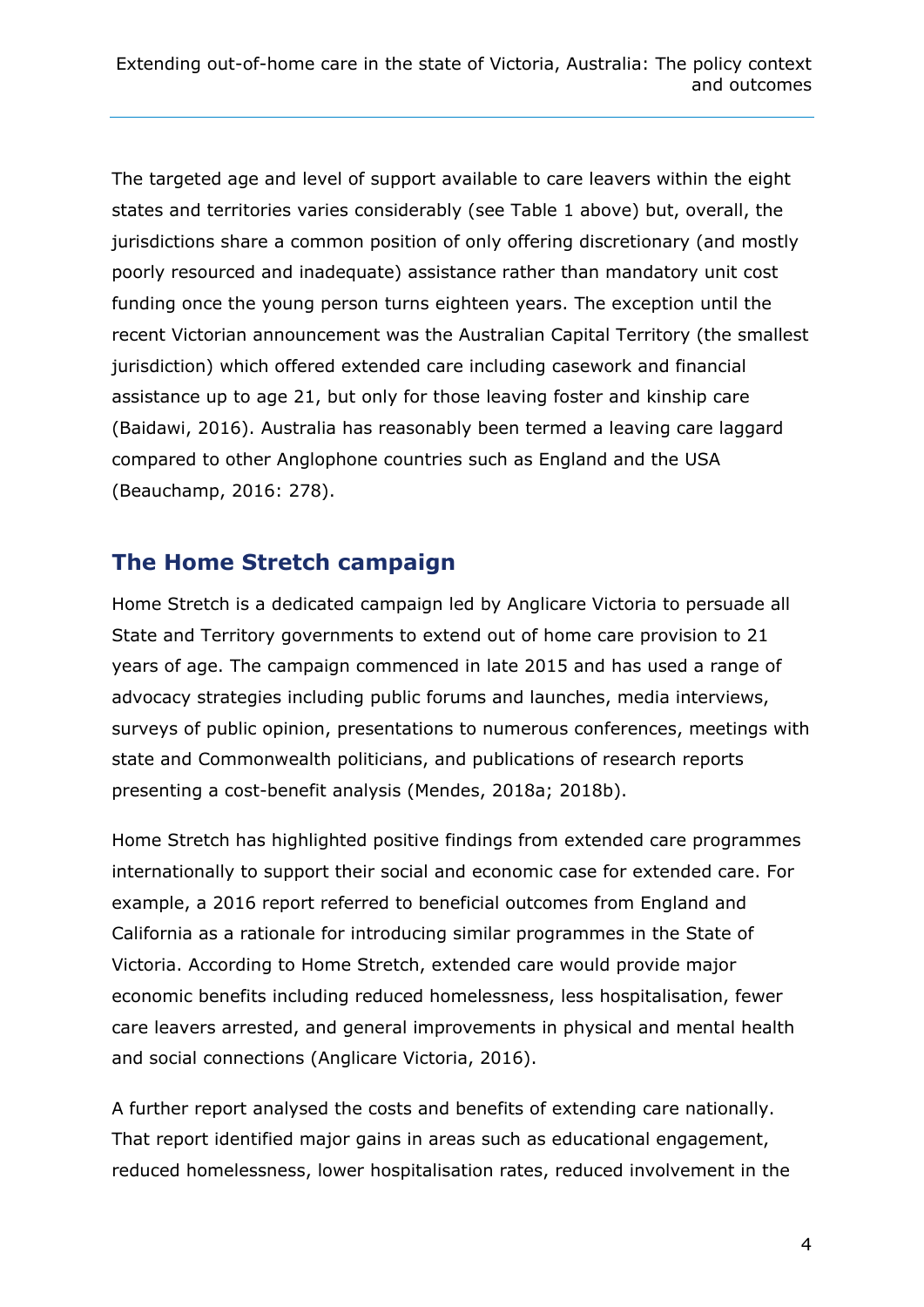criminal justice system, and lower rates of mental illness, substance abuse, and teen pregnancy. Overall, it was estimated that the savings over 40 years for a cohort of care leavers would be \$66.9 million (Home Stretch, 2018).

Additionally, the Home Stretch campaign attained endorsement from opposition parties in the Federal Parliament. Labour Party senators Doug Cameron and Louise Pratt urged national support for extended care programmes. Cameron drew attention to the success of extended care programs in the UK, Canada and USA, noting improvements in key areas such as education, homelessness, physical and mental health, and reduced involvement in the criminal justice system (Cameron, 2017; Pratt, 2017; 2018. The Centre Alliance MP, Rebekha Sharkie, also voiced support for extending care to age 21 (Sharkie, 2018). However, no representatives of the conservative Liberal-National Party Coalition Government contributed to the parliamentary debates.

In response to Home Stretch, four states agreed to trial forms of extended care until 21 years for selected groups of care leavers. Both Tasmania and South Australia are funding foster care placements to age 21. Western Australia commenced a trial programme supporting twenty young people from all forms of OOHC in May 2019 (Government of Western Australia Department of Communities, 2019), and Victoria introduced a pilot programme in September 2018 providing extended support to 250 young people over five years, whether transitioning from foster care, residential care or kinship care (Mikakos, 2018). The Victoria programme included three components: an accommodation allowance; caseworker assistance based on regular relationship-based contact; and a funding package that assists youth to acquire key education, employment and training, and health supports (Department of Health and Human Services, 2019). The other three jurisdictions — New South Wales, Queensland and the Northern Territory — have not established extended care programmes at this stage.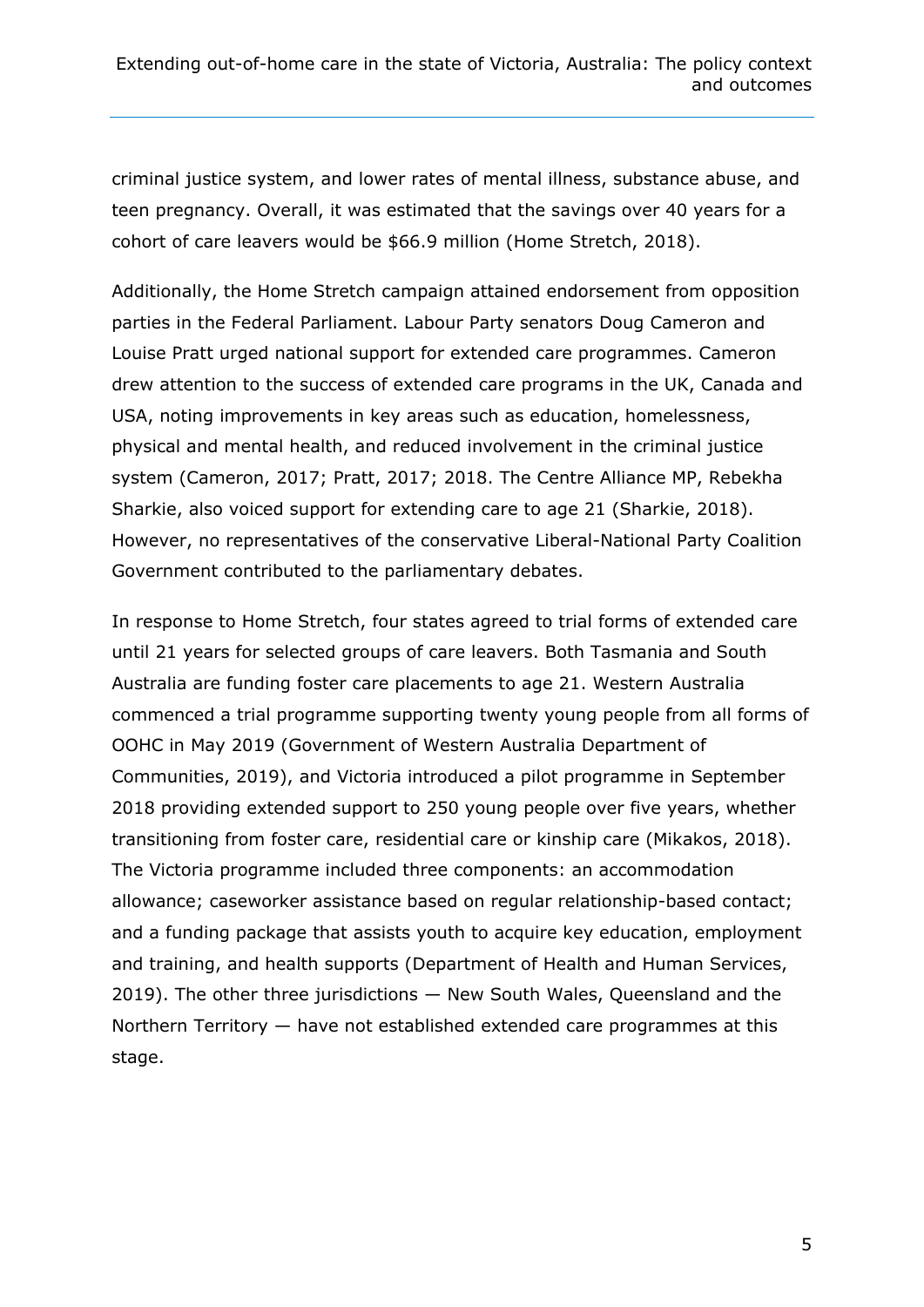#### **Victoria**

Prior to the extended care trial, Victoria was arguably a policy outlier lacking either prescriptive legislation or adequately resourced services and programmes to support care leavers (Mendes, 2019). The 2005 Children, Youth and Families Act introduced an obligation (but no legal requirement) to assist care leavers up to age 21, but consecutive governments over more than a decade refused to recognise any guardianship responsibilities once transitioning youth turned eighteen years.

To be sure, a fragmented group of mentoring, post care support and flexible funding support services for young people including discrete Indigenous support and housing assistance programmes were introduced in all eight regions (see Table 2 below). Those services cost approximately 11 million dollars a year which sounded generous in principle, but in practice only about five thousand dollars per year was allocated to meet the needs of each care leaver aged eighteen to twenty years. That compared very unfavourably with the average cost per child for home-based care of \$48,800 (CCYP, 2020), and in fact a considerable proportion of that small pool of funding was allocated to young people aged sixteen or seventeen years who were still residing in the OOHC system. Hence, the real amount of funding per care leaver was even lower (Campo & Comerford, 2016). Consultations with key stakeholders were also limited, and with some positive exceptions, Victorian governments largely ignored evidence from academic research projects that exposed the failures of existing policies (Mendes, 2014; 2019)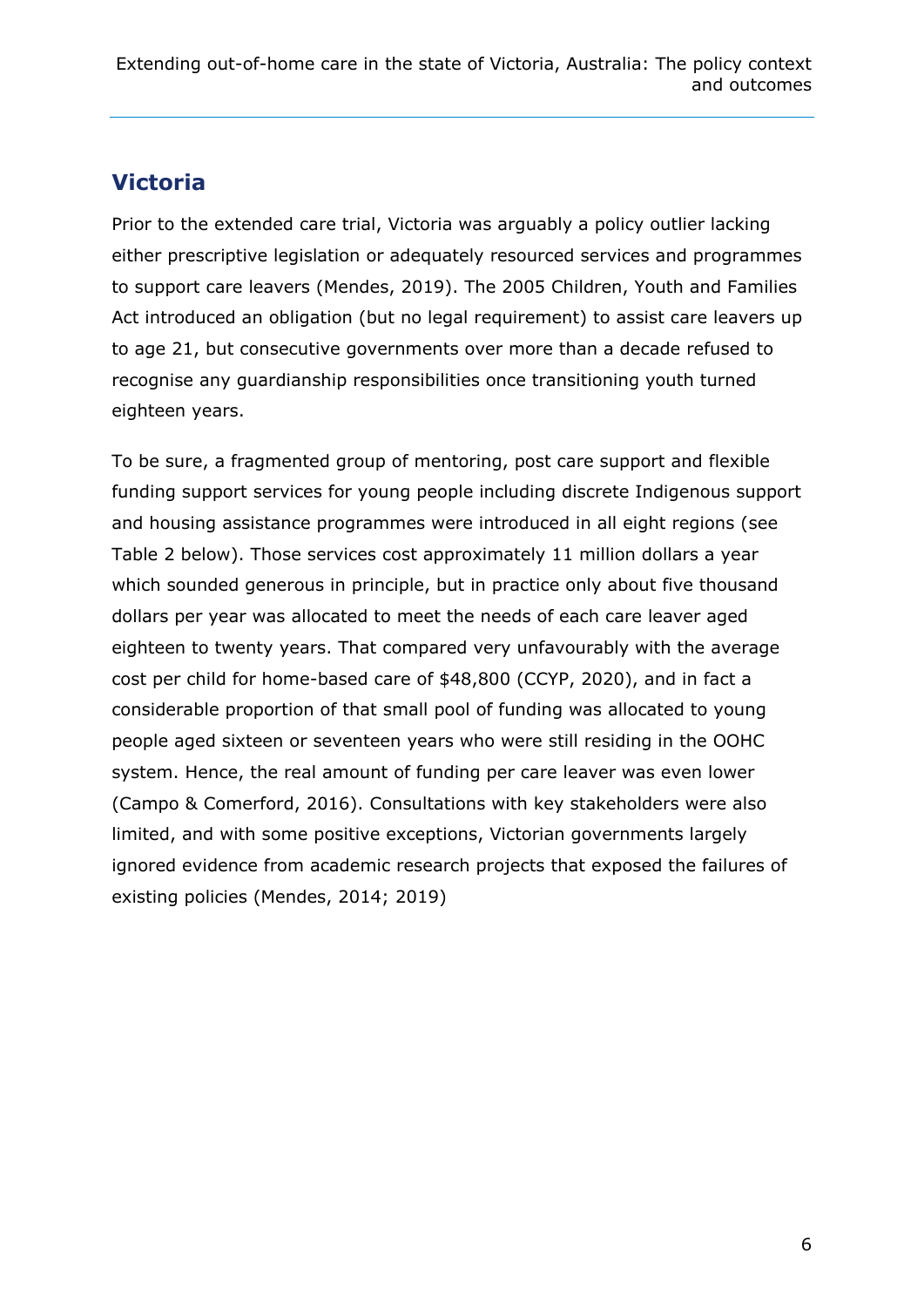| Date | Legislation/Policy initiative                                                                                                                                                                                                                                                                                                                                                                                                                                                                                                   |
|------|---------------------------------------------------------------------------------------------------------------------------------------------------------------------------------------------------------------------------------------------------------------------------------------------------------------------------------------------------------------------------------------------------------------------------------------------------------------------------------------------------------------------------------|
| 1998 | First Leaving Care Service Model Project, but no specific<br>funding budgeted beyond 18 years.                                                                                                                                                                                                                                                                                                                                                                                                                                  |
| 2005 | Children, Youth and Families Act (proclaimed in October<br>2006) obliged the government to assist care leavers with<br>finances, housing, education and training, employment, legal<br>advice, access to health and community services, and<br>counselling and support depending on the assessed level of<br>need, and to consider the specific needs of Aboriginal young<br>people. However, Section 16(2) of the Act clarified that these<br>responsibilities 'do not create any right or entitlement<br>enforceable at law'. |
| 2012 | Introduction of Aboriginal leaving care program which<br>receives \$1.16 million per annum, and remains the best<br>resourced Indigenous leaving care program in Australia                                                                                                                                                                                                                                                                                                                                                      |
| 2018 | Extended care trial for 250 young people over five years                                                                                                                                                                                                                                                                                                                                                                                                                                                                        |
| 2020 | Establishment of universal extended care program                                                                                                                                                                                                                                                                                                                                                                                                                                                                                |

#### **Table 2: Chronology of major leaving care legislation and policy initiatives in Victoria**

In contrast, the extended care trial announcement in late 2018 prompted the Victoria Government Department of Health and Human Services (DHHS) to establish a 'policy network' (Smith, 1993, p.7) of key stakeholders including service providers, care experienced young people and researchers (many of whom were active in the Home Stretch campaign) to support and legitimise the new framework. For example, I was invited to present a paper at a DHHS information session in early 2019 summarising lessons from Australian and international research evidence on arguments for extended care. I was also invited to join a DHHS Expert Advisory Group, and an Evaluation Working Group.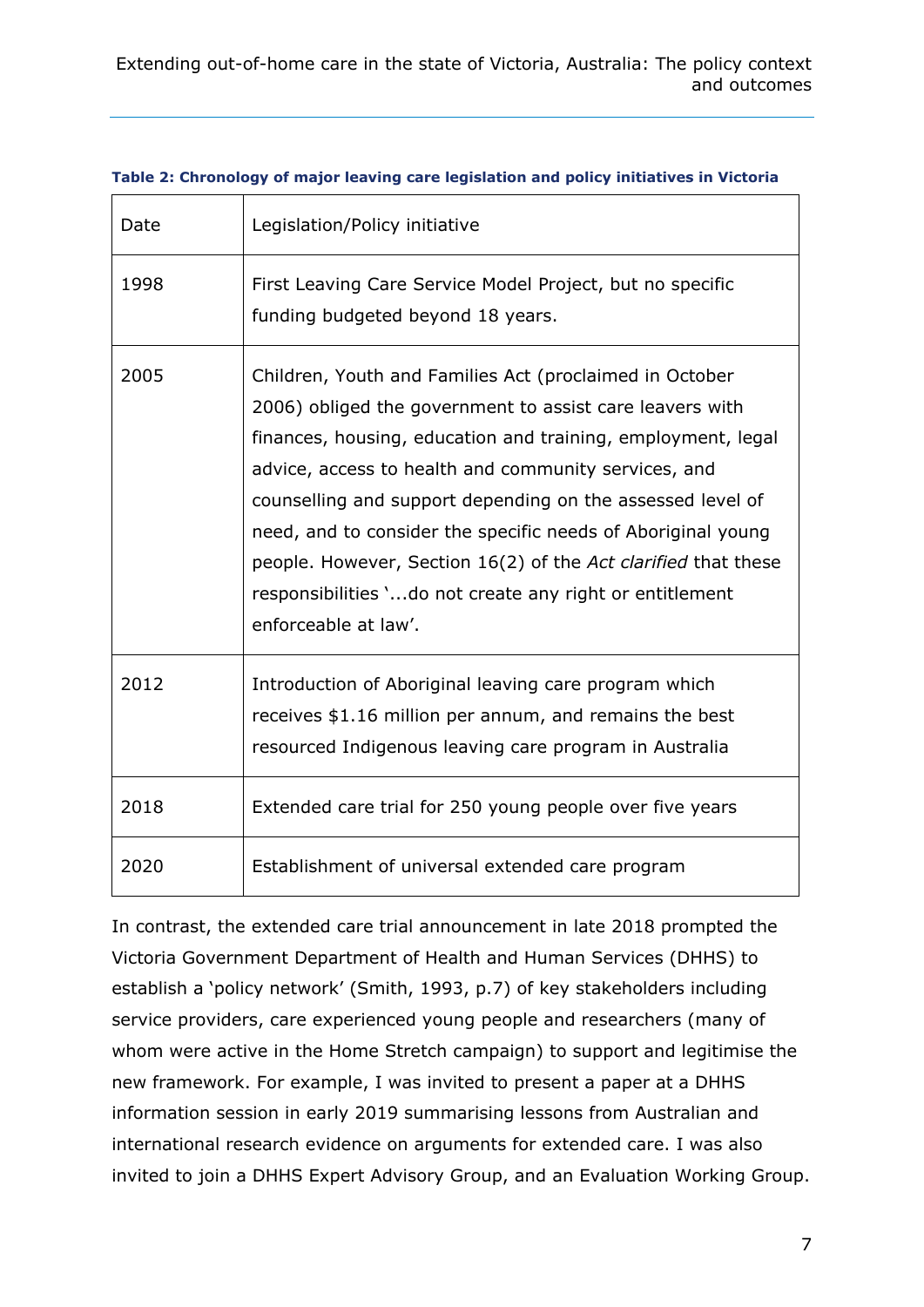There were further public policy developments. In February 2020, Fiona Patten, the representative of the minority Reason Party, presented a Private Members' Bill to the Victoria Parliament urging the introduction of universal extended care. The proposed Bill (Patten, 2020) was supported by speeches from representatives of all political parties, but the proposer agreed to delay a parliamentary vote pending further negotiations with the government.

Additionally, Patten asked the Victoria Parliamentary Budget Office (VPBO) to prepare an analysis of the costs and benefits of extending care. The VPBO analysis calculated that every additional dollar spent on extended care would result in a return of \$1.49. Major savings would include reduced costs in housing assistance, alcohol and drug treatment, unemployment benefits, crime and hospital admissions, plus gains from increased income and taxation (PBO, 2020).

During COVID-19, Victoria was the only Australian jurisdiction to issue a formal statement of support for care leavers. That statement released in April 2020 included new funding of approximately \$4 million to assist young people turning 18 years between March and December 2020 to remain in OOHC till June 2021 (DHHS, 2020a).

In November 2020, the government announced a Budget commitment of \$64.7 million over four years and ongoing funding to extend care universally via the Home Stretch programme from the beginning of 2021 plus funding of \$10.3 million over four years for the Better Futures programme (DHHS 2020b; Donnnellan, 2020). That funding allocates per annum between approximately \$20,000 to \$27,000 to each care leaver: about \$16,000 allowance which is either provided directly to the foster or kinship carer, or as a stipend for those unable to remain with their carer or who are leaving residential care; a maximum amount of approximately \$9,500 to fund a caseworker through the Better Futures programme; and some flexible funding to purchase needed goods and services for education, employment, housing or other personal needs.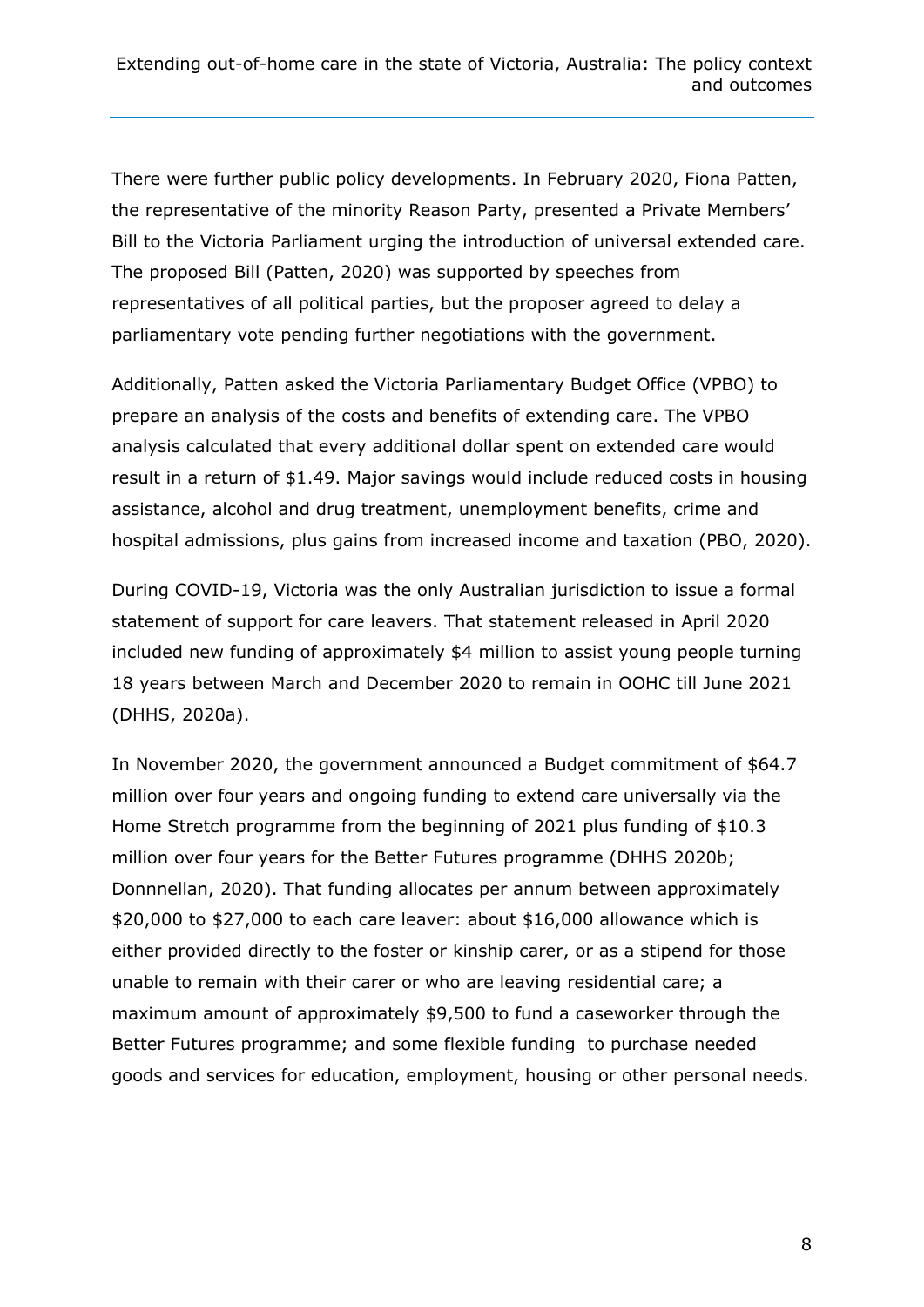## **Conclusion**

After many years of policy failure and neglect, Victoria has become the leading Australian provider of transition from care support. The policy announcement in November 2020 establishes a benchmark of core ongoing assistance for care leavers up to 21 years of age that all other Australian jurisdictions should follow. To be sure, some groups of care leavers with complex needs will require additional and specialised assistance: those leaving youth justice custody, those with a disability, those experiencing poor mental health and/or unresolved trauma, young parents, those leaving residential care, and Indigenous youth seeking to reconnect with family and culture (CCYP, 2020). It is likely that some care leavers will require support and nurturing up to at least age 25 which is about the average age that most young people in Australia now depart the family home (Wilkins & Vera-Toscano, 2019).

### **References**

ACIL Allen Consulting (2020). *Towards independent adulthood trial evaluation*. Canberra: Department of Social Services.

Anglicare Victoria (2016). *Raising our children: Guiding young Victorians in care into adulthood*. Melbourne: Anglicare Victoria.

Australian Institute of Health and Welfare (2020). *Child protection Australia 2018-19*. Canberra: AIHW.

Baidawi, S. (2016). *Continuing care in Australia: An analysis of State and Territory legislation and policy*. Melbourne: Anglicare Victoria and Home Stretch. Retrieved from: http://thehomestretch.org.au/site/wpcontent/uploads/2016/11/State-and-Territory-Legislation-and-Policy\_Susan-Baidawi.pdf

Beauchamp, T. (2016). Young people transitioning from care in Australia: A critical but neglected area of policy development. In P. Mendes & P. Snow (Eds.),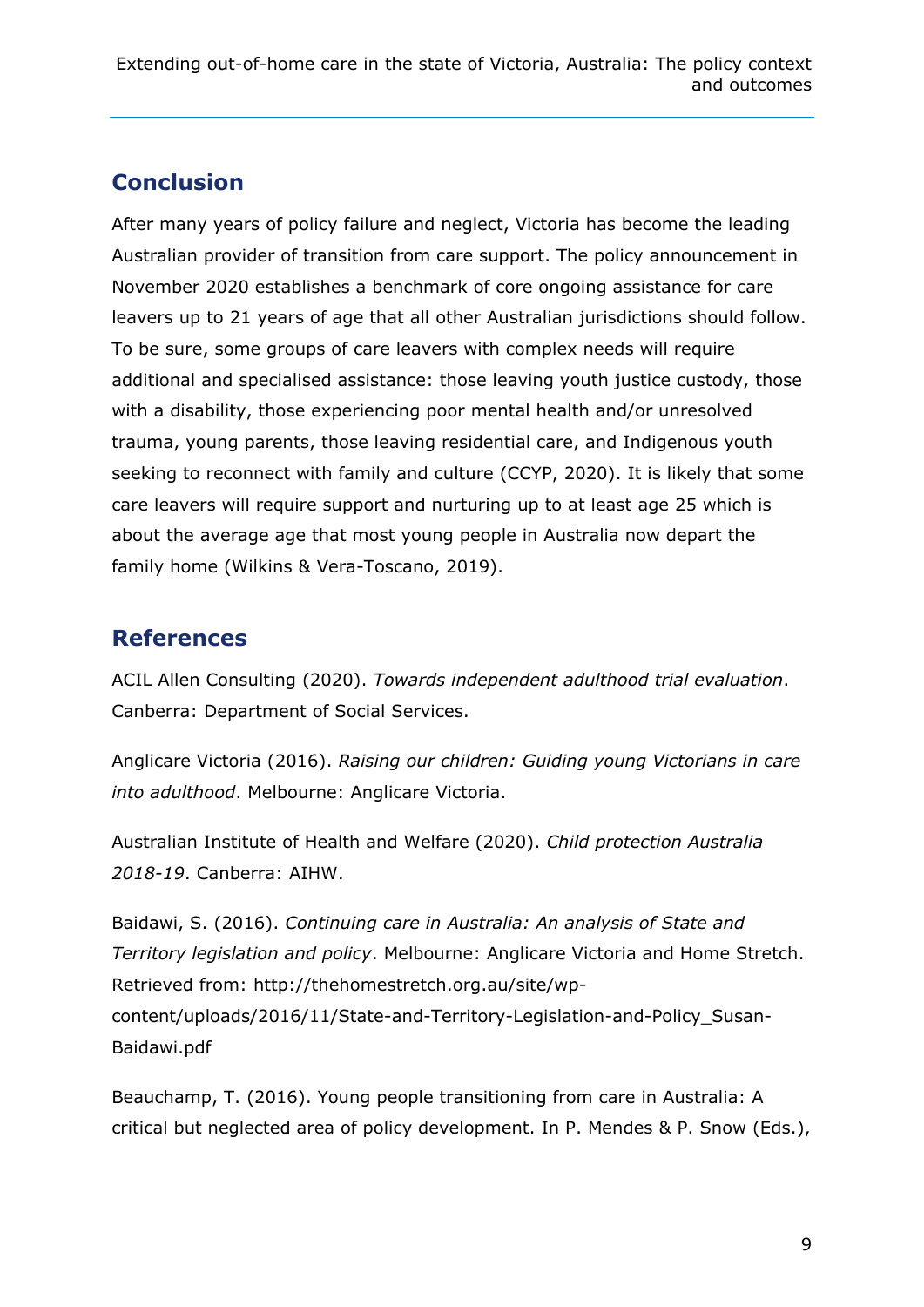*Young people transitioning to from out-of-home care (pp. 265-284). London:* Palgrave Macmillan.

Cameron, D. (2017, September 14). [Speech to Australian Senate], 7445-7446.

Campo, M., & Commerford, J. (2016). *Supporting young people leaving out-ofhome care*. Melbourne: Australian Institute of Family Studies.

Commission for Children and Young People (2020). *Keep caring: Systemic inquiry into services for young people transitioning from out-of-home care*. Melbourne: CCYP.

Department of Health and Human Services (DHHS) (2019). *Evaluation plan for Homestretch*. Melbourne: Victorian Government.

Department of Health and Human Services (DHHS) (2020a). *Home Stretch support for young people in care turning 18 years in 2020*. Melbourne: State Government of Victoria.

Department of Health and Human Services (DHHS) (2020b). *Home Stretch*. Retrieved from: https://providers.dhhs.vic.gov.au/home-stretch

Donnellan, L. (2020, November 24). *Supporting young Victorians – And their future*. Melbourne: Minister for Child Protection.

Government of Western Australia Department of Communities and Anglicare WA (2019). *Home Stretch WA Trial*. Perth: Department of Communities.

Home Stretch (2018). *A federal and state cost benefit analysis*. Melbourne: Anglicare Victoria.

Mendes, P. (2014, May 12). Two steps forward, one step back: The challenges of research on Young people transitioning from out-of-home care. *The power to persuade*. Retrieved from:

http://www.powertopersuade.org.au/blog/bylxlb96kjsegaas40k86l14onlmzn/12/ 3/2016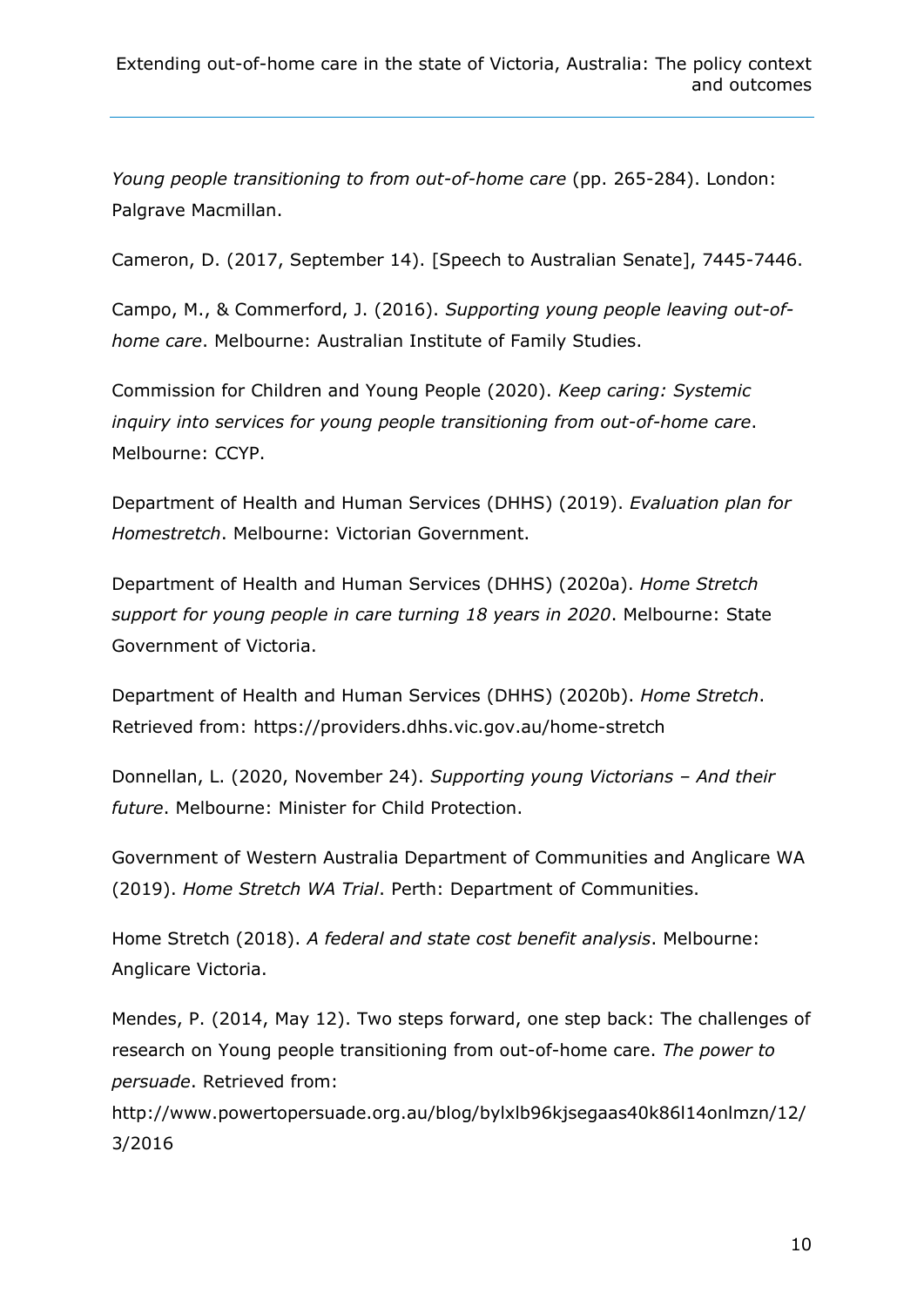Mendes, P. (2018a). Towards the social inclusion of young people transitioning from out-of-home care: An examination of the Home Stretch campaign. *Social Alternatives*, *37*(1), 59-62.

Mendes, P. (2018b). It's time to support young people transitioning from out-ofhome care. *The Tocsin*, *5*, 28-30.

Mendes, P. (2019). A case study of policy inaction: Young people transitioning from out-of-home care in Victoria. *Social Work and Policy Studies*, *2*(1), 1-18.

Mendes, P., Standfield, R., Saunders, B., McCurdy, S., Walsh, J., Turnbull, L., & Armstrong, E. (2020). *Indigenous care leavers in Australia: A national scoping study*. Melbourne: Monash University.

Mikakos, J. (2018, September 25). *Helping vulnerable young people on the home stretch*. Melbourne: Minister for Families and Children.

Patten, F. (2020, February 5). [Speech to Legislative Council of Victoria], 121- 123. Retrieved from: https://parliament.vic.gov.au/images/stories/dailyhansard/Council\_2020/Legislative\_Council\_2020\_02\_05.pdf

Victorian Parliamentary Budget Office (2020). *Extending out-of-home care to youth aged up to 21: Costs and benefits*. Melbourne: PBO.

Pratt, L. (2017, September 14). [Speech to Australian Senate], 7446-7448.

Pratt, L. (2018, February 14). [Speech to Australian Senate], 32-33.

Sharkie, R. (2018, August 21). [Speech to Australian House of Representatives], 74-75.

Smith, M.J. (1993). *Pressure, power and policy: State autonomy and policy networks in Britain and the United States*. New York: Harvester Wheatsheaf.

Wilkins, R., & Vera-Toscano, E. (2019, July 30). Over 50% of young Australian adults still live with their parents – and the numbers are climbing faster for women. *The Conversation*.